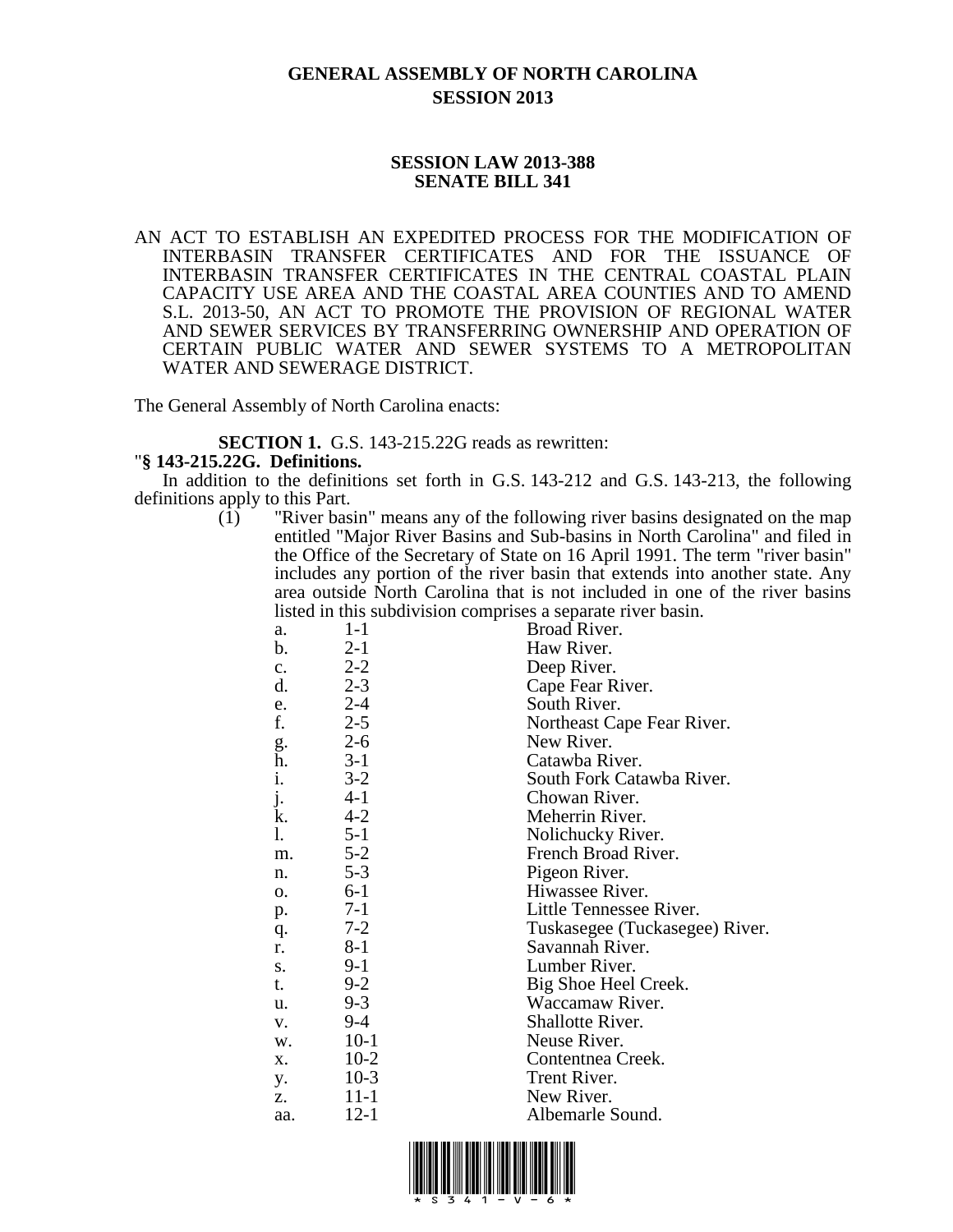| bb. | $13-1$   | Ocoee River.                   |
|-----|----------|--------------------------------|
| cc. | $14-1$   | Roanoke River.                 |
| dd. | $15-1$   | Tar River.                     |
| ee. | $15 - 2$ | Fishing Creek.                 |
| ff. | $15-3$   | Pamlico River and Sound.       |
| gg. | $16-1$   | Watauga River.                 |
| hh. | $17-1$   | White Oak River.               |
| ii. | $18-1$   | Yadkin (Yadkin-Pee Dee) River. |
| jj. | $18-2$   | South Yadkin River.            |
| kk. | $18-3$   | Uwharrie River.                |
| 11. | 18-4     | Rocky River.                   |
|     |          |                                |

- (2) "Surface water" means any of the waters of the State located on the land surface that are not derived by pumping from groundwater.
- (3) "Transfer" means the withdrawal, diversion, or pumping of surface water from one river basin and discharge of all or any part of the water in a river basin different from the origin. However, notwithstanding the basin definitions in G.S. 143-215.22G(1), the following are not transfers under this Part:
	- a. The discharge of water upstream from the point where it is withdrawn.
	- b. The discharge of water downstream from the point where it is withdrawn.
- (4) "Public water system" means any unit of local government or large community water system subject to the requirements of G.S. 143-355(l).
- (5) "Mainstem" means that portion of a river having the same name as a river basin defined in subdivision (1) of this section. "Mainstem" does not include named or unnamed tributaries.

**SECTION 2.** G.S. 143-215.22L reads as rewritten:

## "**§ 143-215.22L. Regulation of surface water transfers.**

(a) Certificate Required. – No person, without first obtaining a certificate from the Commission, may:

- (1) Initiate a transfer of 2,000,000 gallons of water or more per  $\frac{day}{day}$ , calculated as a daily average of a calendar month and not to exceed 3,000,000 gallons per day in any one day, from one river basin to another.
- (2) Increase the amount of an existing transfer of water from one river basin to another by twenty-five percent  $(25%)$  or more above the average daily amount transferred during the year ending 1 July 1993 if the total transfer including the increase is 2,000,000 gallons or more per day.
- (3) Increase an existing transfer of water from one river basin to another above the amount approved by the Commission in a certificate issued under G.S. 162A-7 prior to 1 July 1993.

(b) Exception. – Notwithstanding the provisions of subsection (a) of this section, a certificate shall not be required to transfer water from one river basin to another up to the full capacity of a facility to transfer water from one basin to another if the facility was in existence or under construction on 1 July 1993.

(c) Notice of Intent to File a Petition. – An applicant shall prepare a notice of intent to file a petition that includes a nontechnical description of the applicant's request and an identification of the proposed water source. Within 90 days after the applicant files a notice of intent to file a petition, the applicant shall hold at least one public meeting in the source river basin upstream from the proposed point of withdrawal, at least one public meeting in the source river basin downstream from the proposed point of withdrawal, and at least one public meeting in the receiving river basin to provide information to interested parties and the public regarding the nature and extent of the proposed transfer and to receive comment on the scope of the environmental documents. Written notice of the public meetings shall be provided at least 30 days before the public meetings. At the time the applicant gives notice of the public meetings, the applicant shall request comment on the alternatives and issues that should be addressed in the environmental documents required by this section. The applicant shall accept written comment on the scope of the environmental documents for a minimum of 30 days following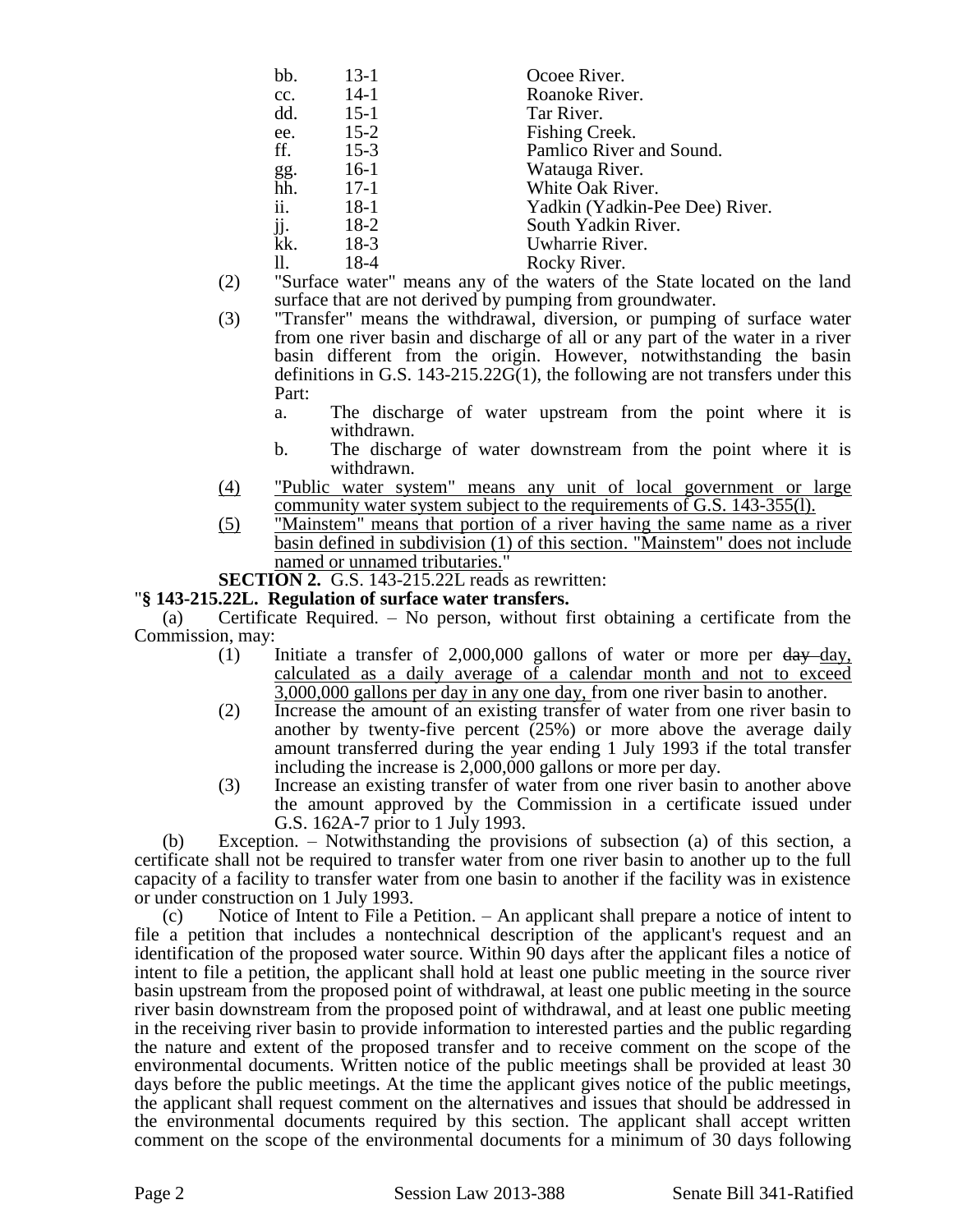the last public meeting. Notice of the public meetings and opportunity to comment on the scope of the environmental documents shall be provided as follows:

- (1) By publishing notice in the North Carolina Register.
- (2) By publishing notice in a newspaper of general circulation in:
	- a. Each county in this State located in whole or in part of the area of the source river basin upstream from the proposed point of withdrawal.
	- b. Each city or county located in a state located in whole or in part of the surface drainage basin area of the source river basin that also falls within, in whole or in part, the area denoted by one of the following eight-digit cataloging units as organized by the United States Geological Survey:

03050105 (Broad River: NC and SC); 03050106 (Broad River: SC); 03050107 (Broad River: SC); 03050108 (Broad River: SC); 05050001 (New River: NC and VA); 05050002 (New River: VA and WV); 03050101 (Catawba River: NC and SC); 03050103 (Catawba River: NC and SC); 03050104 (Catawba River: SC); 03010203 (Chowan River: NC and VA); 03010204 (Chowan River: NC and VA); 06010105 (French Broad River: NC and TN); 06010106 (French Broad River: NC and TN); 06010107 (French Broad River: TN); 06010108 (French Broad River: NC and TN); 06020001 (Hiwassee River: AL, GA, TN); 06020002 (Hiwassee River: GA, NC, TN); 06010201 (Little Tennessee River: TN); 06010202 (Little Tennessee River: TN, GA, and NC); 06010204 (Little Tennessee River: NC and TN); 03060101 (Savannah River: NC and SC); 03060102 (Savannah River: GA, NC, and SC); 03060103 (Savannah River: GA and SC); 03060104 (Savannah River: GA); 03060105 (Savannah River: GA); 03040203 (Lumber River: NC and SC); 03040204 (Lumber River: NC and SC); 03040206 (Lumber River: NC and SC); 03040207 (Lumber River: NC and SC); 03010205 (Albemarle Sound: NC and VA); 06020003 (Ocoee River: GA, NC, and TN); 03010101 (Roanoke River: VA); 03010102 (Roanoke River: NC and VA); 03010103 (Roanoke River: NC and VA); 03010104 (Roanoke River: NC and VA); 03010105 (Roanoke River: VA); 03010106 (Roanoke River: NC and VA); 06010102 (Watauga River: TN and VA); 06010103 (Watauga River: NC and TN); 03040101 (Yadkin River: VA and NC); 03040104 (Yadkin River: NC and SC); 03040105 (Yadkin River: NC and SC); 03040201 (Yadkin River: NC and SC); 03040202 (Yadkin River: NC and SC).

- 
- c. Each county in this State located in whole or in part of the area of the source river basin downstream from the proposed point of withdrawal.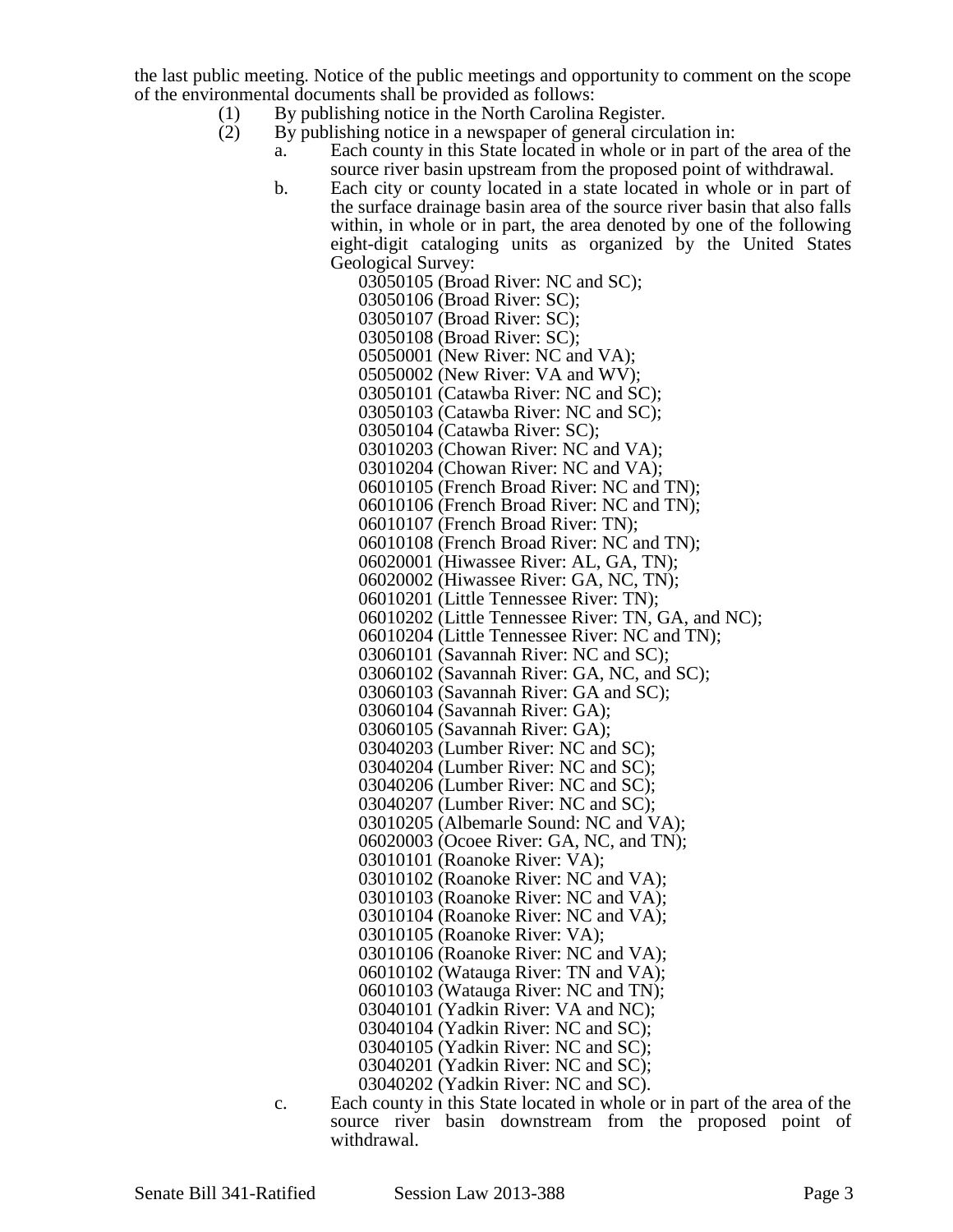- d. Any area in the State in a river basin for which the source river basin has been identified as a future source of water in a local water supply plan prepared pursuant to G.S. 143-355(l).
- e. Each county in the State located in whole or in part of the receiving river basin.
- (3) By giving notice by first-class mail or electronic mail to each of the following:
	- a. The board of commissioners of each county in this State or the governing body of any county or city that is politically independent of a county in any state that is located entirely or partially within the source river basin of the proposed transfer and that also falls within, in whole or in part, the area denoted by one of the eight-digit cataloging units listed in sub-subdivision b. of subdivision (2) of this subsection.
	- b. The board of commissioners of each county in this State or the governing body of any county or city that is politically independent of a county in any state that is located entirely or partially within the receiving river basin of the proposed transfer and that also falls within, in whole or in part, the area denoted by one of the eight-digit cataloging units listed in sub-subdivision b. of subdivision (2) of this subsection.
	- c. The governing body of any public water supply system that withdraws water upstream or downstream from the withdrawal point of the proposed transfer.
	- d. If any portion of the source or receiving river basins is located in another state, all state water management or use agencies, environmental protection agencies, and the office of the governor in that state upstream or downstream from the withdrawal point of the proposed transfer.
	- e. All persons who have registered a water withdrawal or transfer from the proposed source river basin under this Part or under similar law in an another state.
	- f. All persons who hold a certificate for a transfer of water from the proposed source river basin under this Part or under similar law in an another state.
	- g. All persons who hold a National Pollutant Discharge Elimination System (NPDES) wastewater discharge permit for a discharge of 100,000 gallons per day or more upstream or downstream from the proposed point of withdrawal.
	- h. To any other person who submits to the applicant a written request to receive all notices relating to the petition.

(d) Environmental Documents. – The definitions set out in G.S. 113A-9 apply to this section. The Department shall conduct a study of the environmental impacts of any proposed transfer of water for which a certificate is required under this section. The study shall meet all of the requirements set forth in G.S. 113A-4 and rules adopted pursuant to G.S. 113A-4. An environmental assessment shall be prepared for any petition for a certificate under this section. The determination of whether an environmental impact statement shall also be required shall be made in accordance with the provisions of Article 1 of Chapter 113A of the General Statutes; except that an environmental impact statement shall be prepared for every proposed transfer of water from one major river basin to another for which a certificate is required under this section. The applicant who petitions the Commission for a certificate under this section shall pay the cost of special studies necessary to comply with Article 1 of Chapter 113A of the General Statutes. An environmental impact statement prepared pursuant to this subsection shall include all of the following:

- (1) A comprehensive analysis of the impacts that would occur in the source river basin and the receiving river basin if the petition for a certificate is granted.
- (2) An evaluation of alternatives to the proposed interbasin transfer, including water supply sources that do not require an interbasin transfer and use of water conservation measures.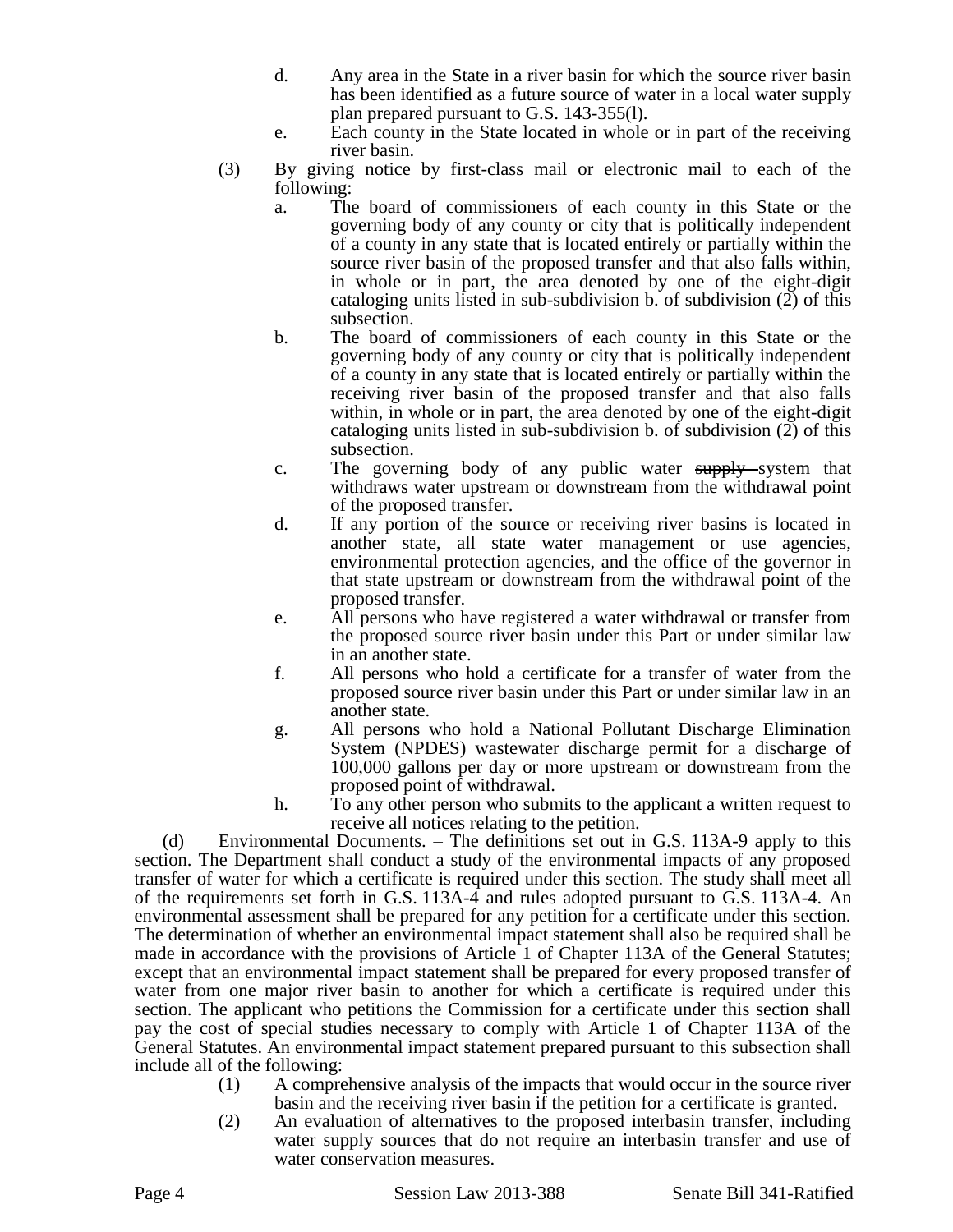(3) A description of measures to mitigate any adverse impacts that may arise from the proposed interbasin transfer.

(e) Public Hearing on the Draft Environmental Document. – The Commission shall hold a public hearing on the draft environmental document for a proposed interbasin transfer after giving at least 30 days' written notice of the hearing in the Environmental Bulletin and as provided in subdivisions (2) and (3) of subsection (c) of this section. The notice shall indicate where a copy of the environmental document can be reviewed and the procedure to be followed by anyone wishing to submit written comments and questions on the environmental document. The Commission shall prepare a record of all comments and written responses to questions posed in writing. The record shall include complete copies of scientific or technical comments related to the potential impact of the interbasin transfer. The Commission shall accept written comment on the draft environmental document for a minimum of 30 days following the last public hearing. The applicant who petitions the Commission for a certificate under this section shall pay the costs associated with the notice and public hearing on the draft environmental document.

(f) Determination of Adequacy of Environmental Document. – The Commission shall not act on any petition for an interbasin transfer until the Commission has determined that the environmental document is complete and adequate. A decision on the adequacy of the environmental document is subject to review in a contested case on the decision of the Commission to issue or deny a certificate under this section.

Petition. – An applicant for a certificate shall petition the Commission for the certificate. The petition shall be in writing and shall include all of the following:

- (1) A general description of the facilities to be used to transfer the water, including the location and capacity of water intakes, pumps, pipelines, and other facilities.including current and projected areas to be served by the transfer, current and projected capacities of intakes, and other relevant facilities.
- (2) A description of all the proposed consumptive and nonconsumptive uses of the water to be transferred.
- (3) A description of the water quality of the source river and receiving river, including information on aquatic habitat for rare, threatened, and endangered species; in-stream flow data for segments of the source and receiving rivers that may be affected by the transfer; and any waters that are impaired pursuant to section 303(d) of the federal Clean Water Act (33 U.S.C. § 1313(d)).
- (4) A description of the water conservation measures used by the applicant at the time of the petition and any additional water conservation measures that the applicant will implement if the certificate is granted.
- (5) A description of all sources of water within the receiving river basin, including surface water impoundments, groundwater wells, reinjection storage, and purchase of water from another source within the river basin, that is a practicable alternative to the proposed transfer that would meet the applicant's water supply needs. The description of water sources shall include sources available at the time of the petition for a certificate and any planned or potential water sources.
- (6) A description of water transfers and withdrawals registered under G.S. 143-215.22H or included in a local water supply plan prepared pursuant to G.S. 143-355(l) from the source river basin, including transfers and withdrawals at the time of the petition for a certificate and any planned or reasonably foreseeable transfers or withdrawals by a public water system with service area located within the source river basin.
- (7) A demonstration that the proposed transfer, if added to all other transfers and withdrawals required to be registered under G.S. 143-215.22H or included in any local water supply plan prepared by a public water system with service area located within the source basin pursuant to G.S. 143-355(l) from the source river basin at the time of the petition for a certificate, would not reduce the amount of water available for use in the source river basin to a degree that would impair existing uses, pursuant to the antidegradation policy set out in 40 Code of Federal Regulation § 131.12 (Antidegradation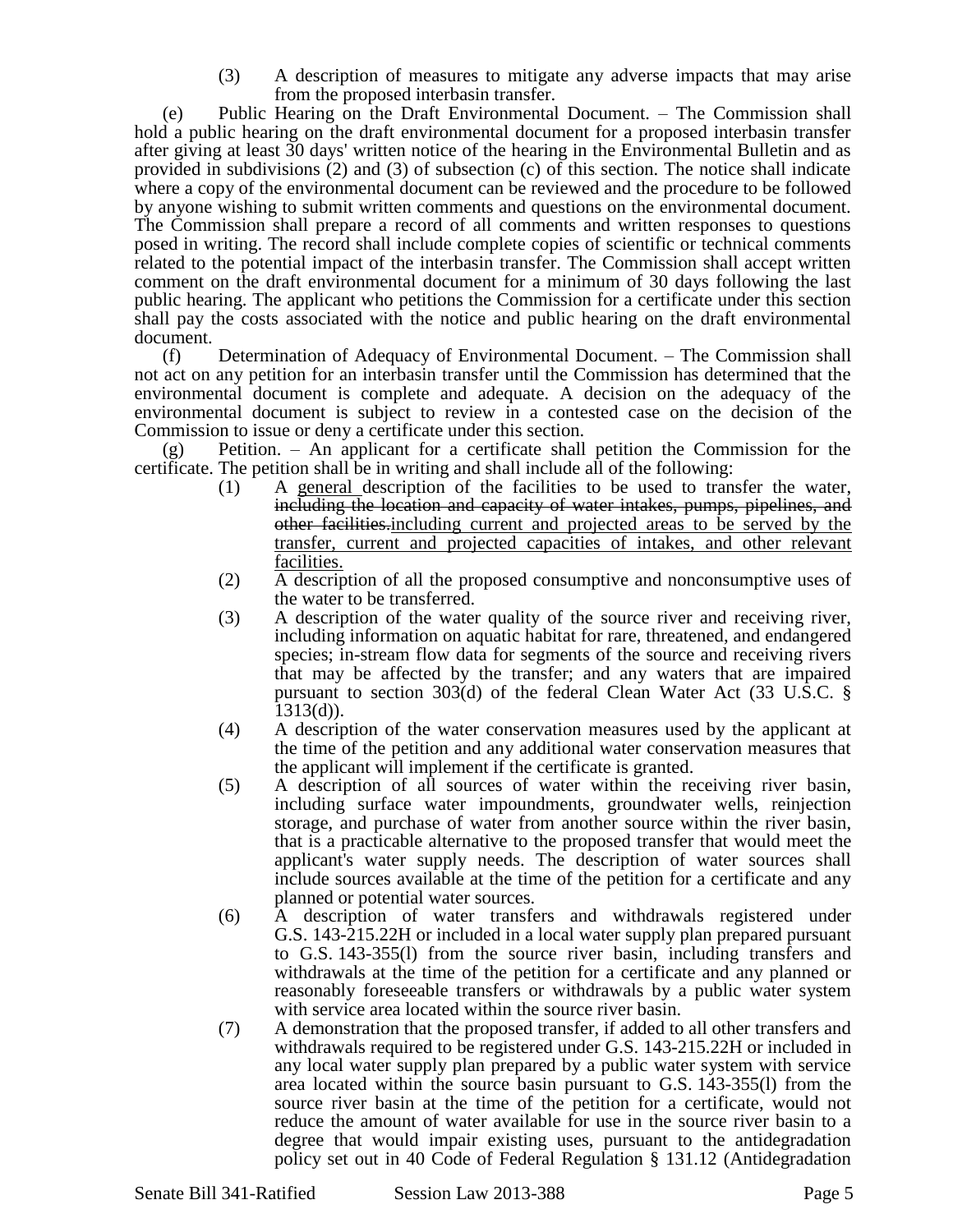Policy) (1 July 2006 Edition) and the statewide antidegradation policy adopted pursuant thereto, or existing and planned consumptive and nonconsumptive uses of the water in the source river basin. If the proposed transfer would impact a reservoir within the source river basin, the demonstration must include a finding that the transfer would not result in a water level in the reservoir that is inadequate to support existing uses of the reservoir, including recreational uses.

- (8) The applicant's future water supply needs and the present and reasonably foreseeable future water supply needs for public water systems with service area located within the source river basin. The analysis of future water supply needs shall include agricultural, recreational, and industrial uses, and electric power generation. Local water supply plans prepared pursuant to G.S. 143-355(l) for water systems with service area located within the source river basin shall be used to evaluate the projected future water needs in the source river basin that will be met by public water systems.
- (9) The applicant's water supply plan prepared pursuant to G.S. 143-355(l). If the applicant's water supply plan is more than two years old at the time of the petition, then the applicant shall include with the petition an updated water supply plan.
- (10) Any other information deemed necessary by the Commission for review of the proposed water transfer.

(h) Settlement Discussions. – Upon the request of the applicant, any interested party, or the Department, or upon its own motion, the Commission may appoint a mediation officer. The mediation officer may be a member of the Commission, an employee of the Department, or a neutral third party but shall not be a hearing officer under subsections (e) or (j) of this section. The mediation officer shall make a reasonable effort to initiate settlement discussions between the applicant and all other interested parties. Evidence of statements made and conduct that occurs in a settlement discussion conducted under this subsection, whether attributable to a party, a mediation officer, or other person shall not be subject to discovery and shall be inadmissible in any subsequent proceeding on the petition for a certificate. The Commission may adopt rules to govern the conduct of the mediation process.

(i) Draft Determination. – Within 90 days after the Commission determines that the environmental document prepared in accordance with subsection (d) of this section is adequate or the applicant submits its petition for a certificate, whichever occurs later, the Commission shall issue a draft determination on whether to grant the certificate. The draft determination shall be based on the criteria set out in this section and shall include the conditions and limitations, findings of fact, and conclusions of law that would be required in a final determination. Notice of the draft determination shall be given as provided in subsection (c) of this section.

(j) Public Hearing on the Draft Determination. – Within 60 days of the issuance of the draft determination as provided in subsection (i) of this section, the Commission shall hold public hearings on the draft determination. At least one hearing shall be held in the affected area of the source river basin, and at least one hearing shall be held in the affected area of the receiving river basin. In determining whether more than one public hearing should be held within either the source or receiving river basins, the Commission shall consider the differing or conflicting interests that may exist within the river basins, including the interests of both upstream and downstream parties potentially affected by the proposed transfer. The public hearings shall be conducted by one or more hearing officers appointed by the Chair of the Commission. The hearing officers may be members of the Commission or employees of the Department. The Commission shall give at least 30 days' written notice of the public hearing as provided in subsection (c) of this section. The Commission shall accept written comment on the draft determination for a minimum of 30 days following the last public hearing. The Commission shall prepare a record of all comments and written responses to questions posed in writing. The record shall include complete copies of scientific or technical comments related to the potential impact of the interbasin transfer. The applicant who petitions the Commission for a certificate under this section shall pay the costs associated with the notice and public hearing on the draft determination.

(k) Final Determination: Factors to be Considered. – In determining whether a certificate may be issued for the transfer, the Commission shall specifically consider each of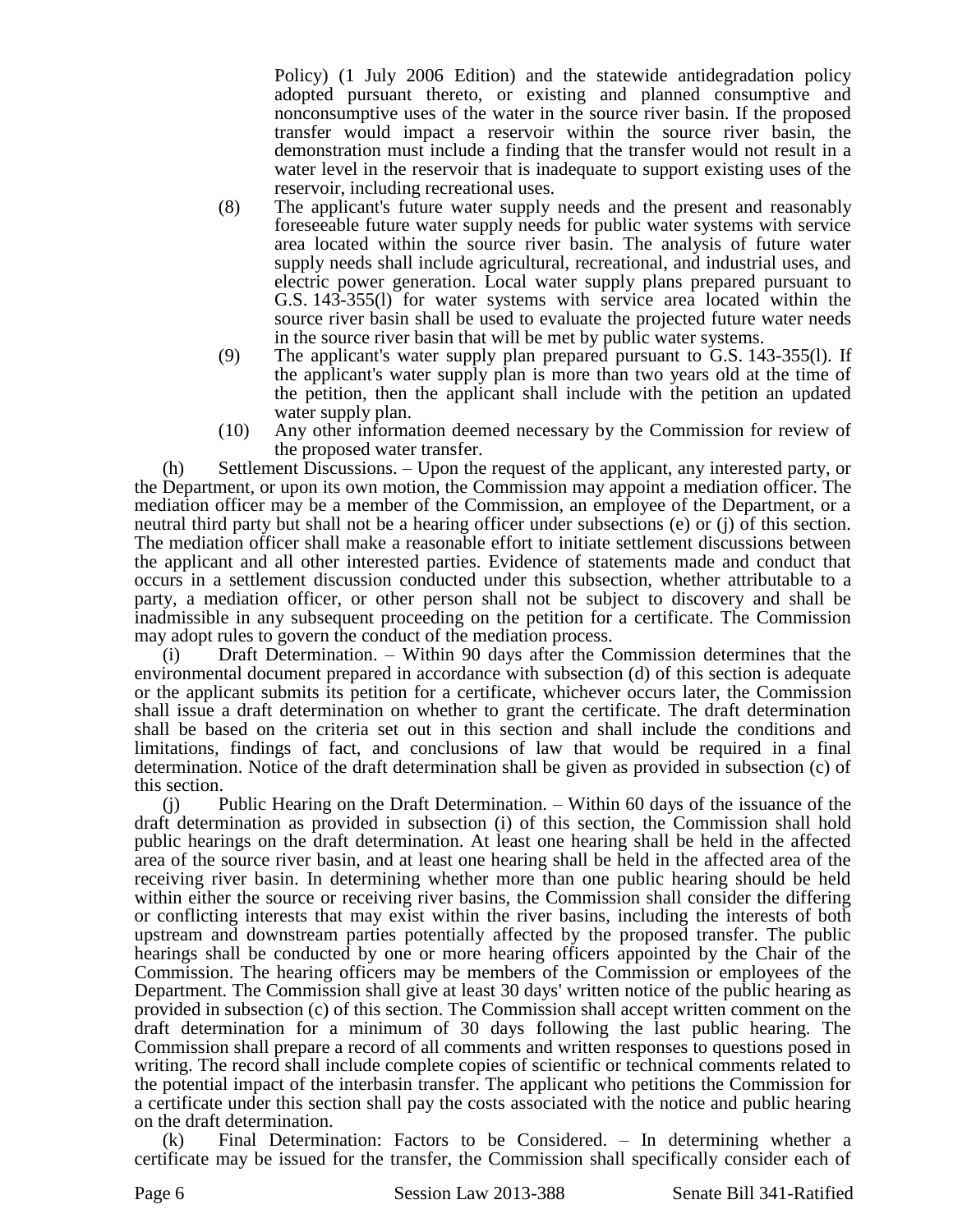the following items and state in writing its findings of fact and conclusions of law with regard to each item:

- (1) The necessity and reasonableness of the amount of surface water proposed to be transferred and its proposed uses.
- (2) The present and reasonably foreseeable future detrimental effects on the source river basin, including present and future effects on public, industrial, economic, recreational, and agricultural water supply needs, wastewater assimilation, water quality, fish and wildlife habitat, electric power generation, navigation, and recreation. Local water supply plans for public water systems with service area located within the source river basin prepared pursuant to G.S. 143-355(l) shall be used to evaluate the projected future water needs in the source river basin that will be met by public water systems. Information on projected future water needs for public water systems with service area located within the source river basin that is more recent than the local water supply plans may be used if the Commission finds the information to be reliable. The determination shall include a specific finding as to measures that are necessary or advisable to mitigate or avoid detrimental impacts on the source river basin.
- (3) The cumulative effect on the source major river basin of any water transfer or consumptive water use that, at the time the Commission considers the petition for a certificate is occurring, is authorized under this section, or is projected in any local water supply plan for public water systems with service area located within the source river basin that has been submitted to the Department in accordance with G.S. 143-355(l).
- (4) The present and reasonably foreseeable future beneficial and detrimental effects on the receiving river basin, including present and future effects on public, industrial, economic, recreational, and agricultural water supply needs, wastewater assimilation, water quality, fish and wildlife habitat, electric power generation, navigation, and recreation. Local water supply plans prepared pursuant to G.S. 143-355(l) that affect the receiving river basin shall be used to evaluate the projected future water needs in the receiving river basin that will be met by public water systems. Information on projected future water needs that is more recent than the local water supply plans may be used if the Commission finds the information to be reliable. The determination shall include a specific finding as to measures that are necessary or advisable to mitigate or avoid detrimental impacts on the receiving river basin.
- (5) The availability of reasonable alternatives to the proposed transfer, including the potential capacity of alternative sources of water, the potential of each alternative to reduce the amount of or avoid the proposed transfer, probable costs, and environmental impacts. In considering alternatives, the Commission is not limited to consideration of alternatives that have been proposed, studied, or considered by the applicant. The determination shall include a specific finding as to why the applicant's need for water cannot be satisfied by alternatives within the receiving basin, including unused capacity under a transfer for which a certificate is in effect or that is otherwise authorized by law at the time the applicant submits the petition. The determination shall consider the extent to which access to potential sources of surface water or groundwater within the receiving river basin is no longer available due to depletion, contamination, or the declaration of a capacity use area under Part 2 of Article 21 of Chapter 143 of the General Statutes. The determination shall consider the feasibility of the applicant's purchase of water from other water suppliers within the receiving basin and of the transfer of water from another sub-basin within the receiving major river basin. Except in circumstances of technical or economic infeasibility or adverse environmental impact, the Commission's determination as to reasonable alternatives shall give preference to alternatives that would involve a transfer from one sub-basin to another within the major receiving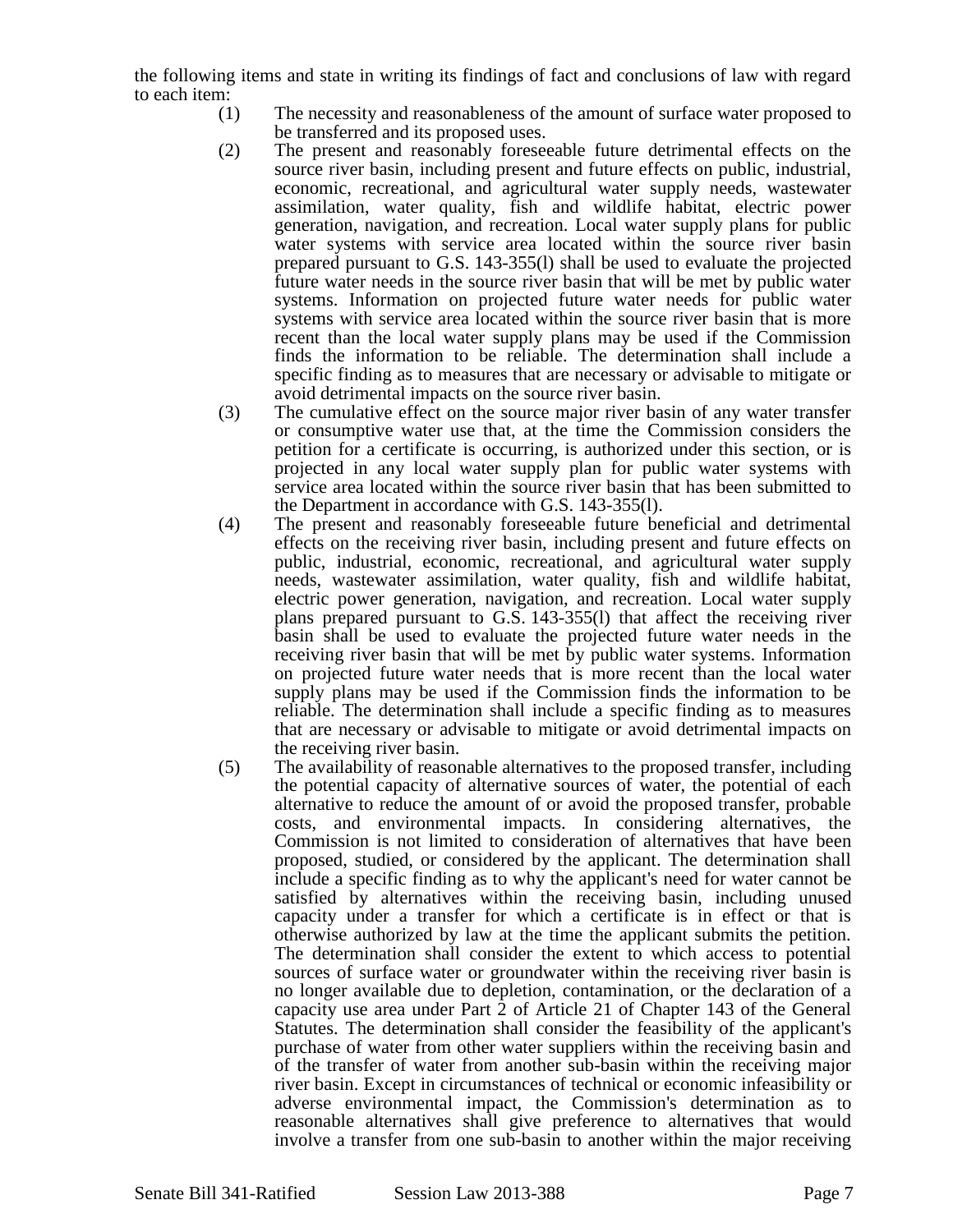river basin over alternatives that would involve a transfer from one major river basin to another major river basin.

- (6) If applicable to the proposed project, the applicant's present and proposed use of impoundment storage capacity to store water during high-flow periods for use during low-flow periods and the applicant's right of withdrawal under G.S. 143-215.44 through G.S. 143-215.50.
- (7) If the water to be withdrawn or transferred is stored in a multipurpose reservoir constructed by the United States Army Corps of Engineers, the purposes and water storage allocations established for the reservoir at the time the reservoir was authorized by the Congress of the United States.
- (8) Whether the service area of the applicant is located in both the source river basin and the receiving river basin.
- (9) Any other facts and circumstances that are reasonably necessary to carry out the purposes of this Part.

(l) Final Determination: Information to be Considered. – In determining whether a certificate may be issued for the transfer, the Commission shall consider all of the following sources of information:

- (1) The petition.
- (2) The environmental document prepared pursuant to subsection (d) of this section.
- (3) All oral and written comment and all accompanying materials or evidence submitted pursuant to subsections (e) and (j) of this section.
- (4) Information developed by or available to the Department on the water quality of the source river basin and the receiving river basin, including waters that are identified as impaired pursuant to section 303(d) of the federal Clean Water Act (33 U.S.C. § 1313(d)), that are subject to a total maximum daily load (TMDL) limit under subsections (d) and (e) of section 303 of the federal Clean Water Act, or that would have their assimilative capacity impaired if the certificate is issued.
- (5) Any other information that the Commission determines to be relevant and useful.

(m) Final Determination: Burden and Standard of Proof; Specific Findings. – The Commission shall grant a certificate for a water transfer if the Commission finds that the applicant has established by a preponderance of the evidence all of the following:

- (1) The benefits of the proposed transfer outweigh the detriments of the proposed transfer. In making this determination, the Commission shall be guided by the approved environmental document and the policy set out in subsection (t) of this section.
- (2) The detriments have been or will be mitigated to the maximum degree practicable.
- (3) The amount of the transfer does not exceed the amount of the projected shortfall under the applicant's water supply plan after first taking into account all other sources of water that are available to the applicant.
- (4) There are no reasonable alternatives to the proposed transfer.

(n) Final Determination: Certificate Conditions and Limitations. – The Commission may grant the certificate in whole or in part, or deny the certificate. The Commission may impose any conditions or limitations on a certificate that the Commission finds necessary to achieve the purposes of this Part including a limit on the period for which the certificate is valid. The conditions and limitations shall include any mitigation measures proposed by the applicant to minimize any detrimental effects within the source and receiving river basins. In addition, the certificate shall require all of the following conditions and limitations:

(1) A water conservation plan that specifies the water conservation measures that will be implemented by the applicant in the receiving river basin to ensure the efficient use of the transferred water. Except in circumstances of technical or economic infeasibility or adverse environmental impact, the water conservation plan shall provide for the mandatory implementation of water conservation measures by the applicant that equal or exceed the most stringent water conservation plan implemented by a community water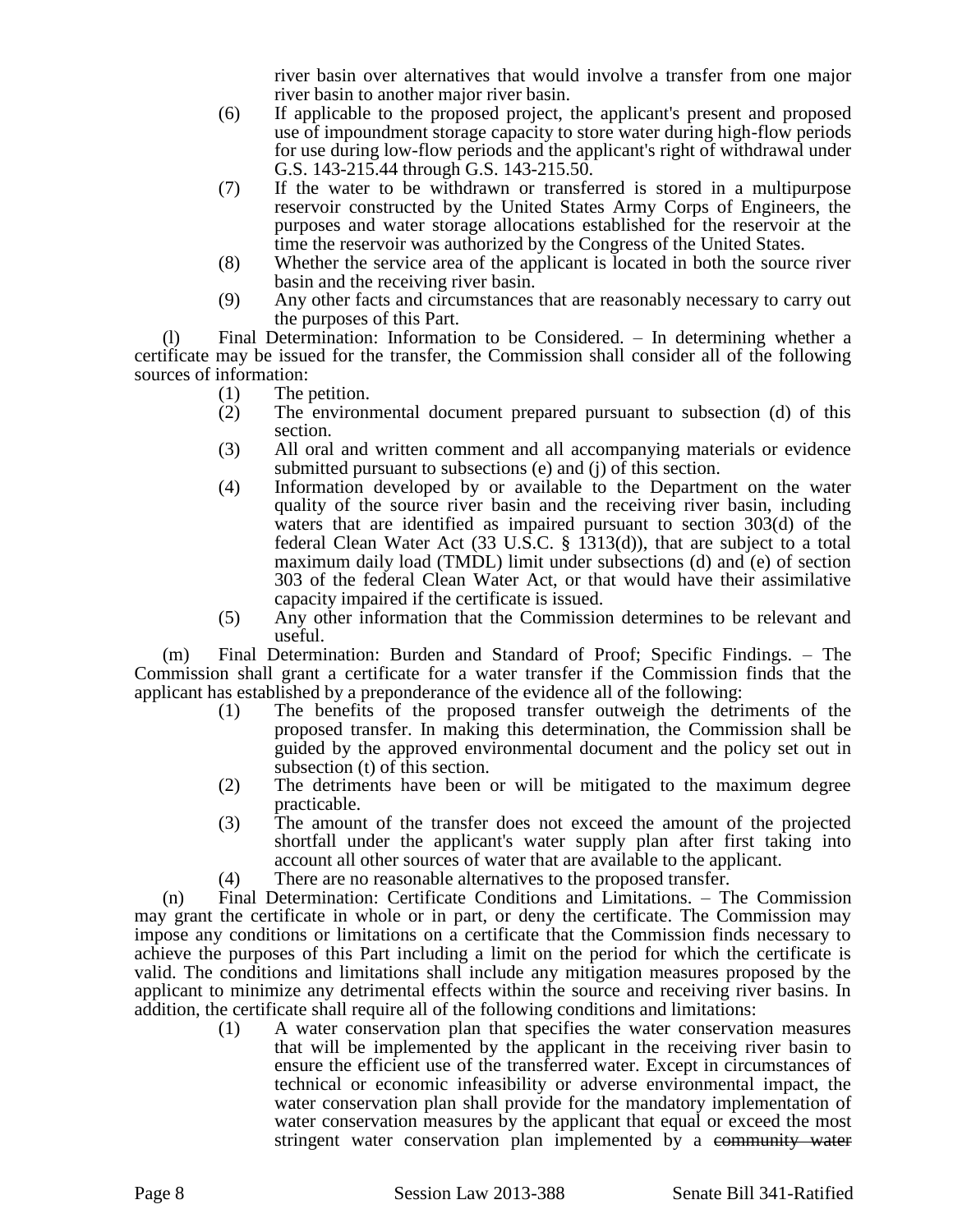system, as defined in G.S. 143-355(1), public water system that withdraws water from the source river basin.

- (2) A drought management plan that specifies how the transfer shall be managed to protect the source river basin during drought conditions or other emergencies that occur within the source river basin. Except in circumstances of technical or economic infeasibility or adverse environmental impact, this drought management plan shall include mandatory reductions in the permitted amount of the transfer based on the severity and duration of a drought occurring within the source river basin and shall provide for the mandatory implementation of a drought management plan by the applicant that equals or exceeds the most stringent water conservation plan implemented by a community water system, as defined in G.S. 143-355(l),public water system that withdraws water from the source river basin.
- (3) The maximum amount of water that may be transferred on a daily basis,transferred, calculated as a daily average of a calendar month, and methods or devices required to be installed and operated that measure the amount of water that is transferred.
- (4) A provision that the Commission may amend a certificate to reduce the maximum amount of water authorized to be transferred whenever it appears that an alternative source of water is available to the certificate holder from within the receiving river basin, including, but not limited to, the purchase of water from another water supplier within the receiving basin or to the transfer of water from another sub-basin within the receiving major river basin.
- (5) A provision that the Commission shall amend the certificate to reduce the maximum amount of water authorized to be transferred if the Commission finds that the applicant's current projected water needs are significantly less than the applicant's projected water needs at the time the certificate was granted.
- (6) A requirement that the certificate holder report the quantity of water transferred during each calendar quarter. The report required by this subdivision shall be submitted to the Commission no later than 30 days after the end of the quarter.
- (7) Except as provided in this subdivision, a provision that the applicant will not resell the water that would be transferred pursuant to the certificate to another public water supply-system. This limitation shall not apply in the case of a proposed resale or transfer among public water supply systems within the receiving river basin as part of an interlocal agreement or other regional water supply arrangement, provided that each participant in the interlocal agreement or regional water supply arrangement is a co-applicant for the certificate and will be subject to all the terms, conditions, and limitations made applicable to any lead or primary applicant.

(o) Administrative and Judicial Review. – Administrative and judicial review of a final decision on a petition for a certificate under this section shall be governed by Chapter 150B of the General Statutes.

(p) Certain Preexisting Transfers. – In cases where an applicant requests approval to increase a transfer that existed on 1 July 1993, the Commission may approve or disapprove only the amount of the increase. If the Commission approves the increase, the certificate shall be issued for the amount of the preexisting transfer plus any increase approved by the Commission. A certificate for a transfer approved by the Commission under G.S. 162A-7 shall remain in effect as approved by the Commission and shall have the same effect as a certificate issued under this Part. A certificate for the increase of a preexisting transfer shall contain all of the conditions and limitations required by subsection (m) of this section.

(q) Emergency Transfers. – In the case of water supply problems caused by drought, a pollution incident, temporary failure of a water plant, or any other temporary condition in which the public health, safety, or welfare requires a transfer of water, the Secretary of Environment and Natural Resources may grant approval for a temporary transfer. Prior to approving a temporary transfer, the Secretary shall consult with those parties listed in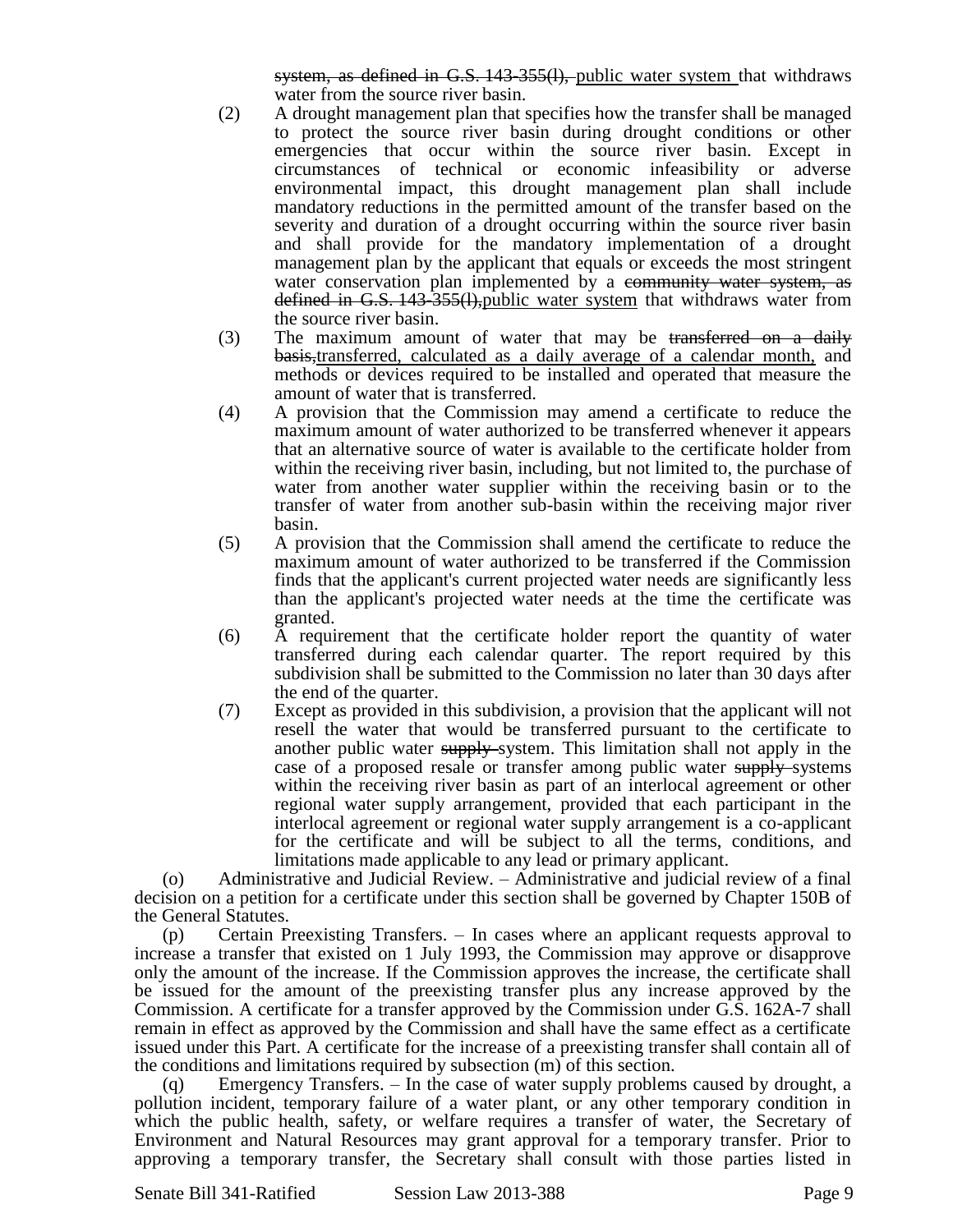subdivision (3) of subsection (c) of this section that are likely to be affected by the proposed transfer. However, the Secretary shall not be required to satisfy the public notice requirements of this section or make written findings of fact and conclusions of law in approving a temporary transfer under this subsection. If the Secretary approves a temporary transfer under this subsection, the Secretary shall specify conditions to protect other water users. A temporary transfer shall not exceed six months in duration, but the approval may be renewed for a period of six months by the Secretary based on demonstrated need as set forth in this subsection.

(r) Relationship to Federal Law. – The substantive restrictions, conditions, and limitations upon surface water transfers authorized in this section may be imposed pursuant to any federal law that permits the State to certify, restrict, or condition any new or continuing transfers or related activities licensed, relicensed, or otherwise authorized by the federal government. This section shall govern the transfer of water from one river basin to another unless preempted by federal law.

(s) Planning Requirements. – When any transfer for which a certificate was issued under this section equals or exceeds eighty percent (80%) of the maximum amount authorized in the certificate, the applicant shall submit to the Department a detailed plan that specifies how the applicant intends to address future foreseeable water needs. If the applicant is required to have a local water supply plan, then this plan shall be an amendment to the local water supply plan required by G.S.143-355(l). When the transfer equals or exceeds ninety percent (90%) of the maximum amount authorized in the certificate, the applicant shall begin implementation of the plan submitted to the Department.

(t) Statement of Policy. – It is the public policy of the State to maintain, protect, and enhance water quality within North Carolina. It is the public policy of this State that the reasonably foreseeable future water needs of a public water system with its service area located primarily in the receiving river basin are subordinate to the reasonably foreseeable future water needs of a public water system with its service area located primarily in the source river basin. Further, it is the public policy of the State that the cumulative impact of transfers from a source river basin shall not result in a violation of the antidegradation policy set out in 40 Code of Federal Regulations § 131.12 (1 July 2006 Edition) and the statewide antidegradation policy adopted pursuant thereto.

(u) Renewal of Certificate. – A petition to extend or renew a certificate shall be treated as a new petition.

(v) Modification of Certificate. – A certificate may be modified as provided in this subsection.

- (1) The Commission or the Department may make any of the following modifications to a certificate after providing electronic notice to persons who have identified themselves in writing as interested parties:
	- a. Correction of typographical errors.
	- b. Clarification of existing conditions or language.
	- c. Updates, requested by the certificate holder, to a conservation plan, drought management plan, or compliance and monitoring plan.
	- d. Modifications requested by the certificate holder to reflect altered requirements due to the amendment of this section.
- (2) A person who holds a certificate for an interbasin transfer of water may request that the Commission modify the certificate. The request shall be considered and a determination made according to the following procedures:
	- a. The certificate must have been issued pursuant to G.S. 162A-7, 143-215.22I, or 143-215.22L and the certificate holder must be in substantial compliance with the certificate.
	- b. The certificate holder shall file a notice of intent to file a request for modification that includes a nontechnical description of the certificate holder's request and identification of the proposed water source.
	- c. The certificate holder shall prepare an environmental document pursuant to subsection (d) of this section, except that an environmental impact statement shall not be required for the modification of a certificate unless it would otherwise be required by Article 1 of Chapter 113A of the General Statutes.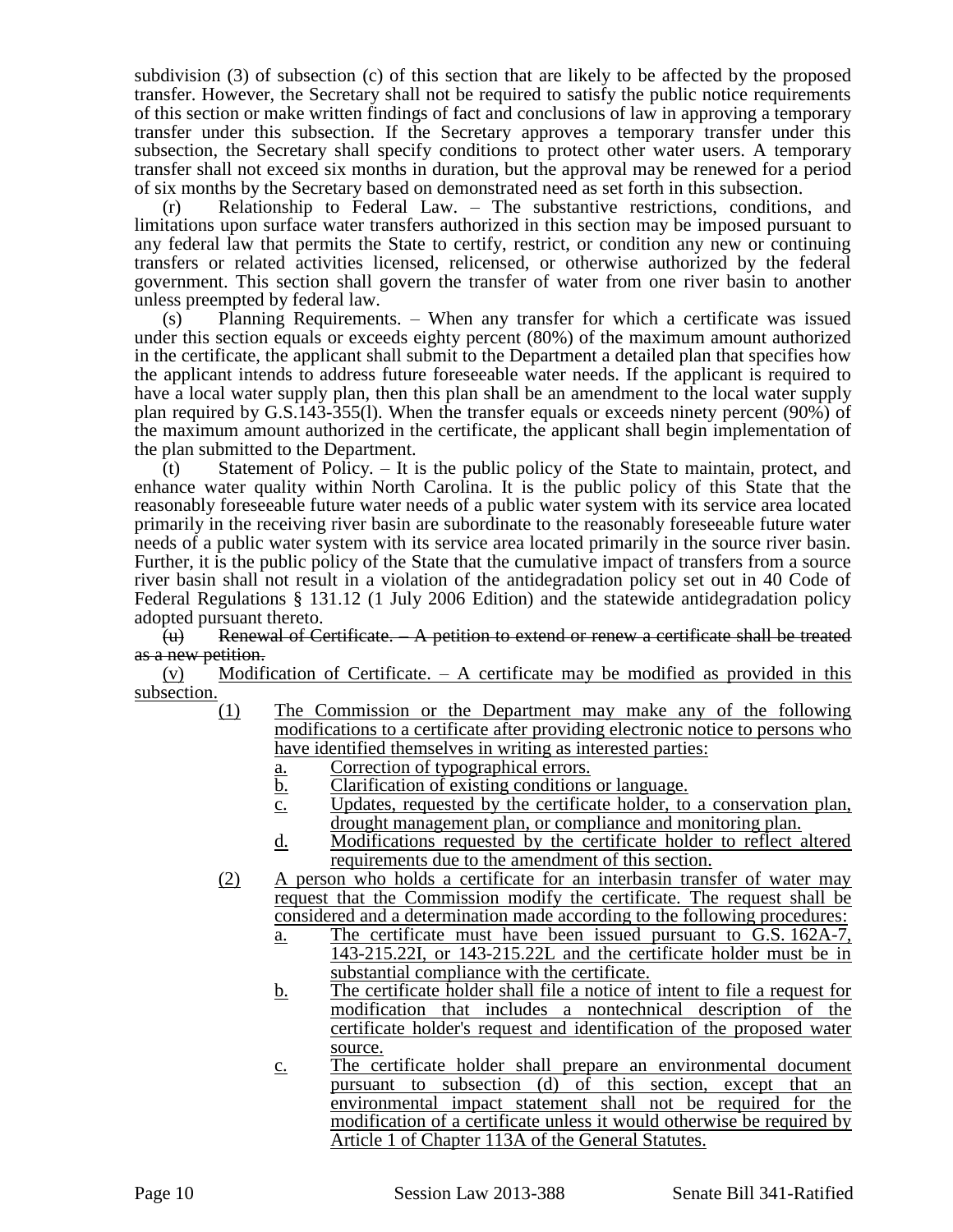- d. Upon determining that the documentation submitted by the certificate holder is adequate to satisfy the requirements of this subsection, the Department shall publish a notice of the request for modification in the North Carolina Register and shall hold a public hearing at a location convenient to both the source and receiving river basins. The Department shall provide written notice of the request for the modification and the public hearing in the Environmental Bulletin, a newspaper of general circulation in the source river basin, a newspaper of general circulation in the receiving river basin, and as provided in subdivision (3) of subsection (c) of this section. The certificate holder who petitions the Commission for a modification under this subdivision shall pay the costs associated with the notice and public hearing.
- e. The Department shall accept comments on the requested modification for a minimum of 30 days following the public hearing.
- f. The Commission or the Department may require the certificate holder to provide any additional information or documentation it deems reasonably necessary in order to make a final determination.
- g. The Commission shall make a final determination whether to grant the requested modification based on the factors set out in subsection (k) of this section, information provided by the certificate holder, and any other information the Commission deems relevant. The Commission shall state in writing its findings of fact and conclusions of law with regard to each factor.
- h. The Commission shall grant the requested modification if it finds that the certificate holder has established by a preponderance of the evidence that the requested modification satisfies the requirements of subsection (m) of this section. The Commission may grant the requested modification in whole or in part, or deny the request, and may impose such limitations and conditions on the modified certificate as it deems necessary and relevant to the modification.
- i. The Commission shall not grant a request for modification if the modification would result in the transfer of water to an additional major river basin.
- j. The Commission shall not grant a request for modification if the modification would be inconsistent with the December 3, 2010 Settlement Agreement entered into between the State of North Carolina, the State of South Carolina, Duke Energy Carolinas, and the Catawba River Water Supply Project.

(w) Requirements for Coastal Counties. – A petition for a certificate to transfer surface water to supplement ground water supplies in the 15 counties designated as the Central Capacity Use Area under 15A NCAC 2E .0501, or to transfer surface water withdrawn from the mainstem of a river to provide service to one of the coastal area counties designated pursuant to G.S. 113A-103, shall be considered and a determination made according to the following procedures:

- (1) The applicant shall file a notice of intent that includes a nontechnical description of the applicant's request and identification of the proposed water source.
- (2) The applicant shall prepare an environmental document pursuant to subsection (d) of this section, except that an environmental impact statement shall not be required unless it would otherwise be required by Article 1 of Chapter 113A of the General Statutes.
- (3) Upon determining that the documentation submitted by the applicant is adequate to satisfy the requirements of this subsection, the Department shall publish a notice of the petition in the North Carolina Register and shall hold a public hearing at a location convenient to both the source and receiving river basins. The Department shall provide written notice of the petition and the public hearing in the Environmental Bulletin, a newspaper of general circulation in the source river basin, a newspaper of general circulation in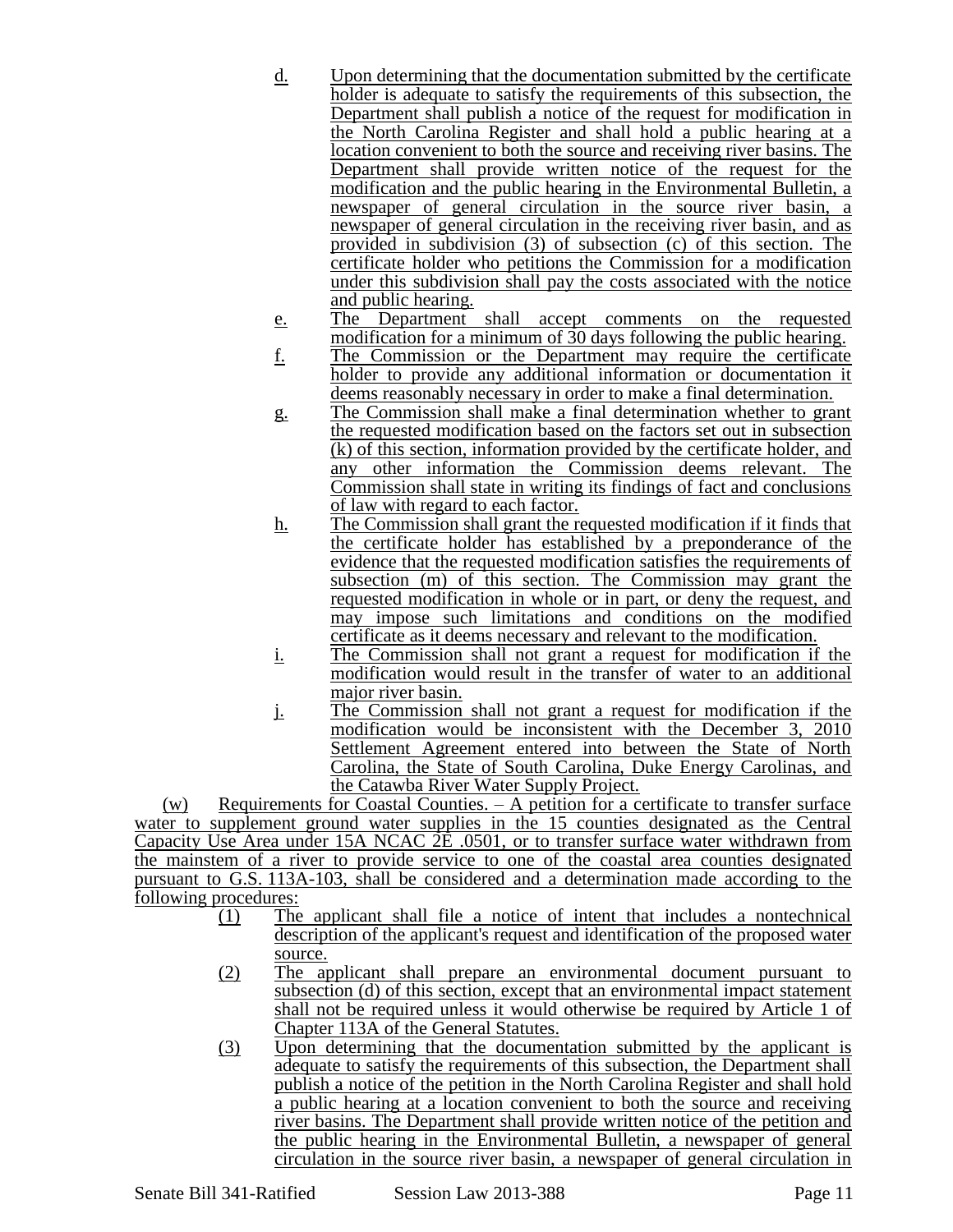the receiving river basin, and as provided in subdivision (3) of subsection (c) of this section. The applicant who petitions the Commission for a certificate under this subdivision shall pay the costs associated with the notice and public hearing.

- (4) The Department shall accept comments on the petition for a minimum of 30 days following the public hearing.
- (5) The Commission or the Department may require the applicant to provide any additional information or documentation it deems reasonably necessary in order to make a final determination.
- (6) The Commission shall make a final determination whether to grant the certificate based on the factors set out in subsection (k) of this section, information provided by the applicant, and any other information the Commission deems relevant. The Commission shall state in writing its findings of fact and conclusions of law with regard to each factor.
- (7) The Commission shall grant the certificate if it finds that the applicant has established by a preponderance of the evidence that the petition satisfies the requirements of subsection (m) of this section. The Commission may grant the certificate in whole or in part, or deny the request, and may impose such limitations and conditions on the certificate as it deems necessary and relevant."

**SECTION 3.(a)** Section 1 of S.L. 2011-298 reads as rewritten:

"**SECTION 1.** Notwithstanding G.S. 143-215.22I and G.S. 143-215.22L, a certificate issued pursuant to G.S. 143-215.22L is not required for a transfer of water from one river basin to another river basin to supplement groundwater supplies in the 15 counties designated as the Central Coastal Plain Capacity Use Area under 15A NCAC 2E .0501."

**SECTION 3.(b)** Section 4 of S.L. 2011-298 reads as rewritten:

"**SECTION 4.(a)** This act is effective when it becomes law and applies to any transfer of water from one river basin to another river basin to supplement groundwater supplies in the 15 counties designated as the Central Coastal Plain Capacity Use Area under 15A NCAC 2E .0501 initiated on or after August 31, 2007.

"**SECTION 4.(b)** Section 1 of this act shall expire if the cumulative volume of water transfers transfers, by public water supply systems sharing a single intake, from one river basin to another river basin to supplement groundwater supplies in the 15 counties designated as the Central Coastal Plain Capacity Use Area under 15A NCAC 2E .0501 initiated on or after August 31, 2007, by any person that does not hold a certificate for an interbasin transfer on or before the effective date of this act, exceeds 8,000,000 gallons per day.

"**SECTION 4.(c)** Any transfer of water from one river basin to another river basin to supplement groundwater supplies in the 15 counties designated as the Central Coastal Plain Capacity Use Area under 15A NCAC 2E .0501 initiated while Section 1 of this act is effective shall not require certification pursuant to G.S. 143-215.22L upon expiration of Section 1 of this act."

**SECTION 3.(c)** Section 7 of S.L. 2007-518, as amended by Section 4 of S.L. 2010-155 and Section 2 of S.L. 2011-298, reads as rewritten:

"**SECTION 7.(a)** Except as provided in subsections (b), (c) and (d) of this section, this **SECTION 7.** This act becomes effective when it becomes law and applies to any petition for a certificate for a transfer of surface water from one river basin to another river basin first made on or after that date.

"**SECTION 7.(c)** For purposes of this subsection, "isolated river basin" means each of the following river basins set out in G.S. 143-215.22G(1):

- g. 2–6 New River.<br>
4. 9–4 Shallotte Ri
- v. 9-4 Shallotte River.
- aa. 12-1 Albemarle Sound.
- hh. 17-1 White Oak River.

For a petition for a certificate for transfer of surface water from a river basin to an isolated river basin, this act becomes effective 1 July 2020. Prior to 1 July 2020, a petition for a certificate for transfer of surface water from a river basin to an isolated river basin shall be considered and acted upon by the Environmental Management Commission pursuant to the procedures and standards set out in G.S. 143-215.22I on 1 July 2007.